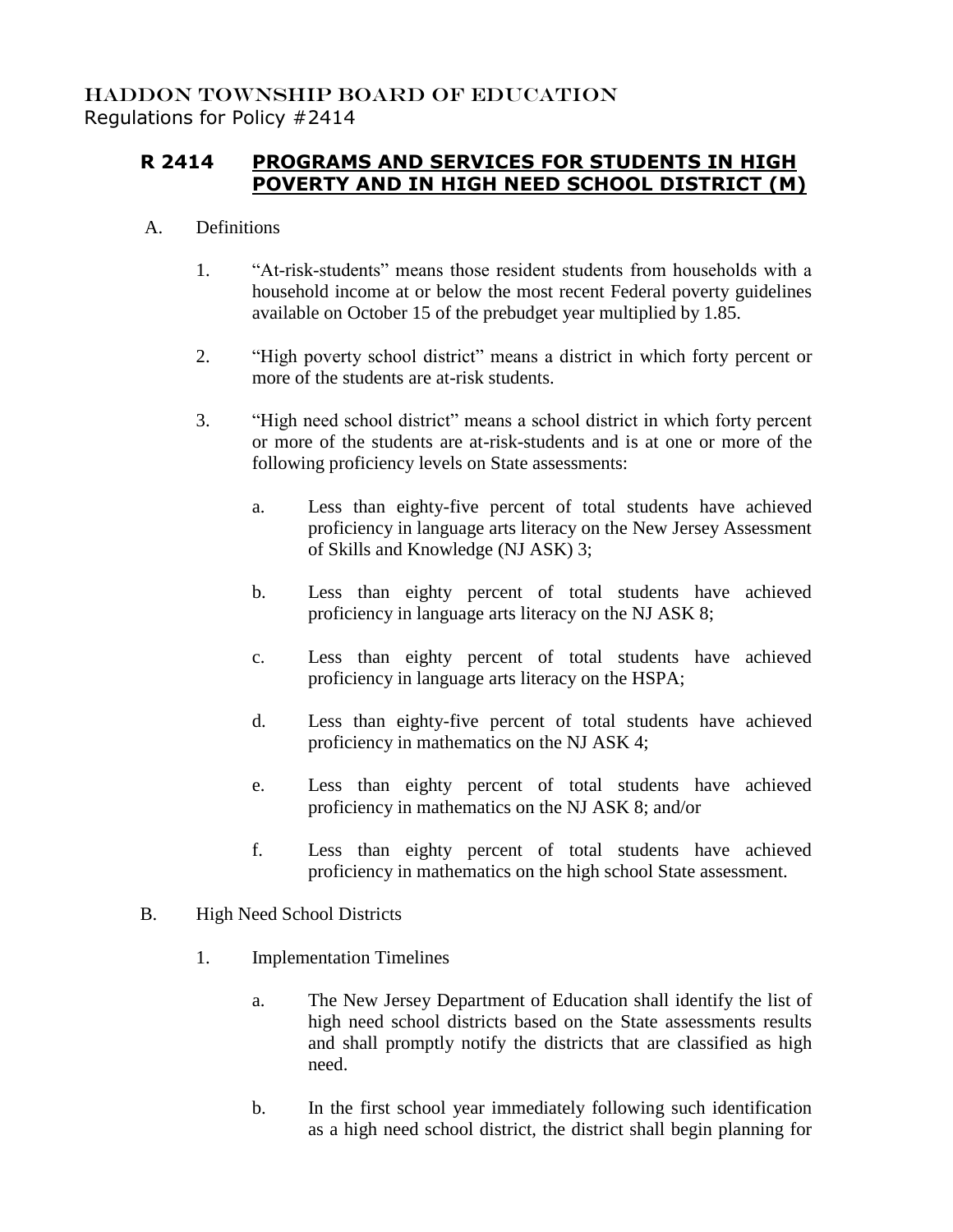implementation of, and shall implement where possible, the designated program(s) (language arts and/or mathematics literacy) as required below.

- c. In the subsequent year following identification as a high need school district, the district shall fully implement the designated program(s).
- d. High need school districts, once identified, shall remain in that status and shall continue to implement the designated program(s) for a minimum of three years.
- 2. Language Arts Literacy Intensive Early Literacy for Grades Preschool through Three

High need school districts where less than eighty-five percent of total students have achieved proficiency in language arts literacy on the NJ ASK 3 shall provide an intensive early literacy program for preschool to grade three to ensure that all students achieve proficiency on State standards. The intensive early literacy program shall include the following components:

- a. An emphasis on small group instruction in at least reading, writing, and technology;
- b. A comprehensive early literacy assessment program that includes:
	- (1) Assessment of English language learners (ELLs) in accordance with N.J.A.C. 6A:15-1.3;
	- (2) A reading measure used minimally at the beginning of grades Kindergarten through three to determine the reading skills and strategies students have mastered;
	- (3) On-going performance-based assessments;
	- (4) A comprehensive diagnostic assessment of individual students who are exhibiting persistent difficulty in reading following a sustained period of targeted instruction; and
	- (5) An annual end-of-year achievement assessment of reading with a norm-referenced and/or criterion referenced test in grades one and two.
- c. At least a daily ninety-minute, uninterrupted language arts literacy block in grades Kindergarten through three with guidance in the use of that time that may include the following instructional strategies: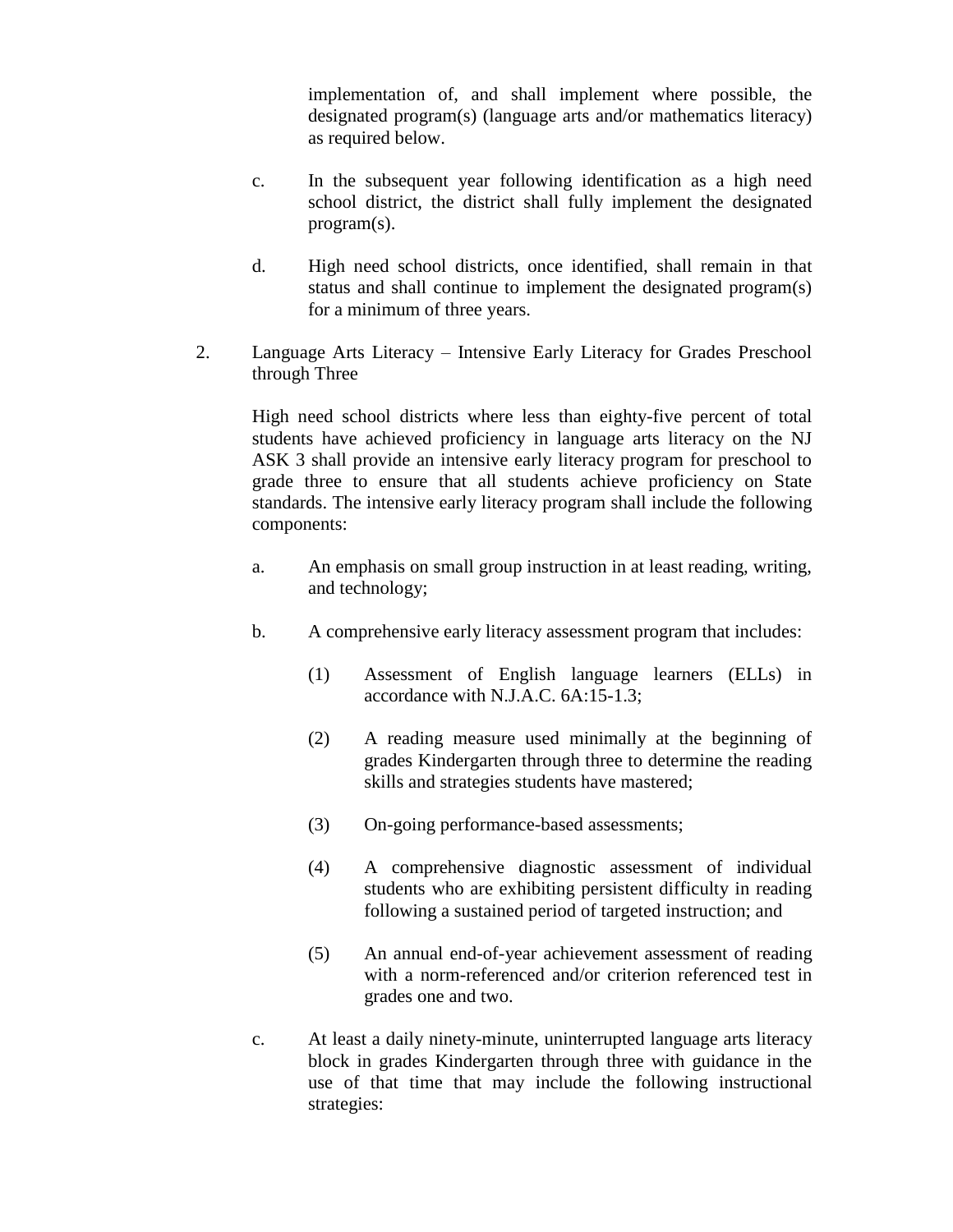- (1) Use of a reading measure to differentiate student needs;
- (2) Small group instruction;
- (3) Direct instruction;
- (4) Guided reading; and
- (5) Shared reading.
- d. Instructional materials that include concepts and themes from other content areas;
- e. Professional development opportunities for teachers that focus on the elements of intensive early literacy, ways to assist students who exhibit persistent difficulty in reading, or other related topics that have been identified by these teachers as professional development needs and are reflected in the school and school district professional development plans pursuant to N.J.A.C. 6A:9C-4 et seq.;
- f. Consistent and adequate opportunities for teachers to discuss and analyze student work, interim progress measures and assessment results, and to plan any modifications in grouping and/or instruction that may be indicated, consistent with this section;
- g. A classroom library that reflects the diversity and needs of all students and includes assistive technology;
- h. Use of a highly skilled literacy coach or certified teacher to coordinate professional development and collaboration based on the school and school district professional development plan, if documented as necessary to increase achievement of early literacy; and
- i. Methods to involve parents and family members in student learning.
- 3. Language Arts Literacy Intensive Literacy for Grades Four through Eight

High need school districts where less than eighty percent of total students have achieved proficiency in language arts literacy on the NJ ASK 8 shall implement an intensive literacy program for grades four through eight that includes the following components:

a. A comprehensive literacy assessment for grades four through eight as part of the school district's curriculum to measure individual and group progress indicated below: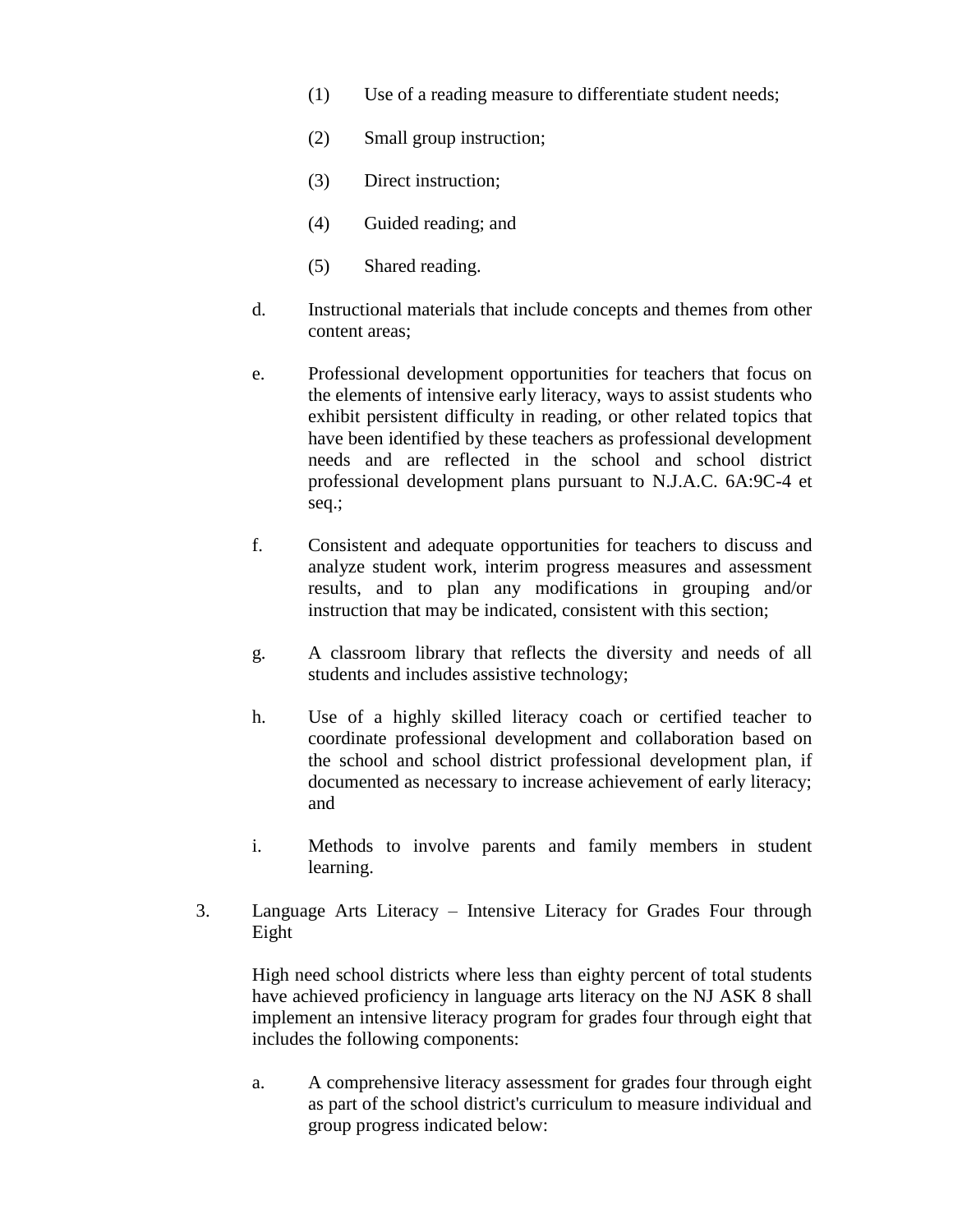- (1) Benchmark analysis that gauges students' performance and is used to assist school staff in determining skills that students still need to attain; and
- (2) Assessment of English language learners (ELLs) pursuant to N.J.A.C. 6A:15-1.3.
- b. Emphasis on small group instruction with scheduling of double periods, including appropriate classroom materials for small group instruction with evidence-based interventions and additional time for students who are not proficient in language arts literacy;
- c. Professional development opportunities for teachers and administrators that are based on effective instructional practices including:
	- (1) Enhancing knowledge of the language arts literacy content and pedagogy to engage all students; and
	- (2) Learning how and having opportunities to analyze student work and assessment results in a collaborative setting.
- d. Involving parents and family members in student learning.
- 4. Language Arts Literacy Literacy for Students in Grades Nine through Twelve

High need school districts where less than eighty percent of total students have achieved proficiency in language arts literacy on the high school State assessment shall implement a language arts literacy program aligned with college preparatory English I, II, III, and IV for grades nine through twelve that incorporates the elements in 3. above with the exception of providing a double period for language arts literacy.

5. Mathematics Literacy – Math Literacy for Students in Grades Three through Four

High need school districts in which less than eighty-five percent of total students have achieved proficiency in mathematics on the NJ ASK 4 shall implement a comprehensive program for mathematics education that prepares students in grades three through four for success in higher order mathematics and that includes the following components:

a. Curriculum that simultaneously develops conceptual understanding, computational fluency, and problem solving skills, with meaningful instruction and a focus on critical mathematics skills as part of a successful learning experience;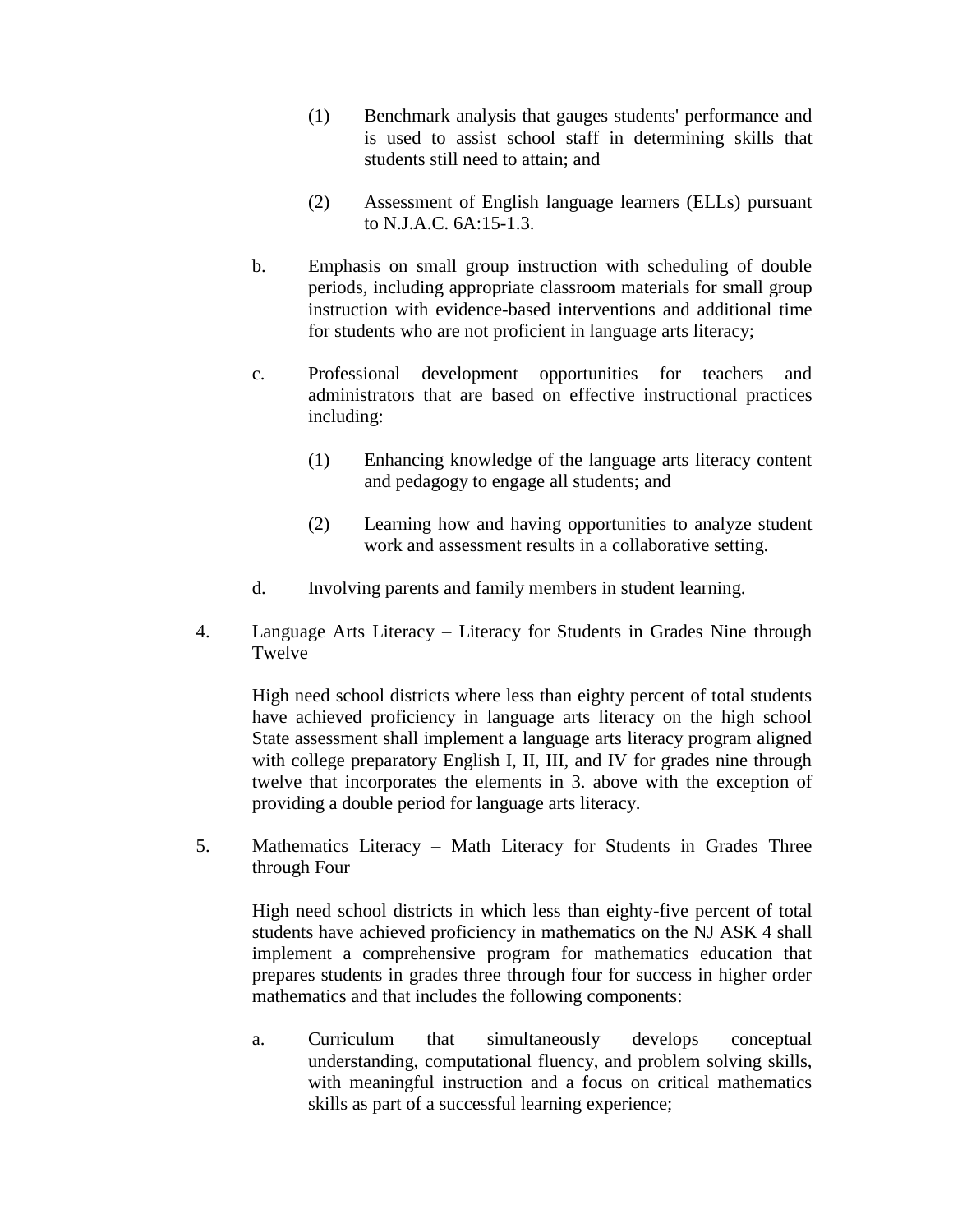- b. Mathematical reasoning that occurs in contextual learning;
- c. An emphasis on communicating mathematics concepts both verbally and in writing;
- d. The use of frequent questions and opportunities for class discussion in addition to the mathematics textbook activities to improve student problem solving ability;
- e. Professional development in both mathematics content and in the elements of mathematics pedagogy specified in this section, related to the appropriate grade and based on individual professional needs, pursuant to N.J.A.C. 6A:9C-3 et seq.;
- f. Use of appropriate instructional materials, technology, and manipulatives, aligned with the Core Curriculum Content Standards (CCCS) in mathematics, that lead students through concrete, symbolic, and abstract mathematical thinking;
- g. Multiple assessments and benchmarks, including use of formative assessments;
- h. Differentiated instruction;
- i. Explicit mathematics instruction for struggling students to ensure that these students possess the foundational skills and conceptual knowledge necessary for understanding the mathematics they are learning at their grade level; and
- j. Methods to involve parents and family members in student learning.
- 6. Mathematics Literacy Math Literacy for Students in Grades Five through Eight

High need school districts where less than eighty percent of total students have not achieved proficiency in mathematics on the NJ ASK 8 shall implement a comprehensive program for mathematics education that prepares all students in grades five through eight for success in Algebra at the high school level and incorporates the elements in 5. above.

7. Mathematics Literacy – Math Literacy for Students in Grades Nine through Twelve

High need school districts where eighty percent or more of total students have not achieved proficiency in mathematics on the high school State assessment shall implement a comprehensive program for mathematics education for grades nine through twelve which incorporates the elements